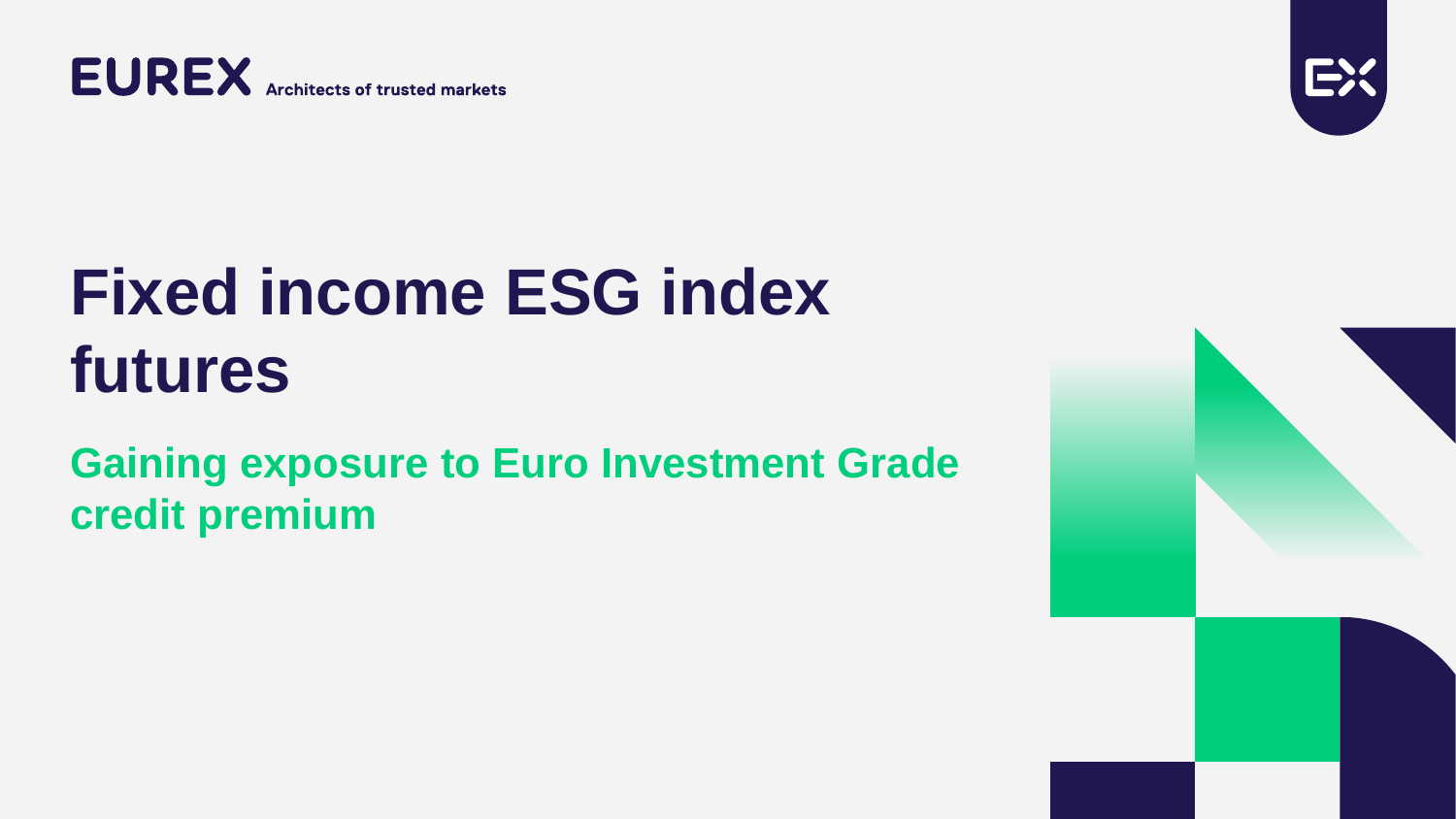### **Use case to replicate the Euro IG Option-adjusted spread**

- Eurex launched Futures on **Bloomberg MSCI EURO Corporate SRI Index (FECX),** which track the total return of European investment grade credit.
- Together with Eurex's German government bond futures suite this allows traders to isolate the credit risk of the index.
- The Option adjusted Spread (OAS) is the measurement of the risk premium of a corporate bond from the risk-free rate, net of the return of embedded options.
- The OAS spread of a bond is a reliable proxy for the credit risk. Historically, credit risk has been primarily traded via credit default swaps (CDS), which are aggregated into CDS Indices (CDX).
- **We show that by removing the interest rate risk from FECX with a portfolio of Bund, Bobl and Schatz futures, we are able to replicate the Euro Corporate SRI Index OAS spread development**

### **OAS Spread replication via futures**

- **Step 1** We calculate the number of contracts of Bund, Bobl and Schatz futures necessary to match the duration of FECX. The ratio between Bund, Bobl and Schatz is approximately 1:5:4\*.
- **Step 2 –** The second step consists of calculating the number of contracts of FECX necessary to match the notional amount of the Fixed Income futures portfolio
- **Step 3** To implement the strategy, we take a short position in FECX and a long position in the Fixed Income Futures portfolio

|                                    | Correlation of the replicating strategy |  |
|------------------------------------|-----------------------------------------|--|
| <b>OAS vs Replication strategy</b> | 92%                                     |  |
| <b>CDX vs Replication strategy</b> | 61%                                     |  |



**Replication strategy against the OAS**





*\*Data from Bloomberg. The ratio was estimated with data from 4th October 2021*

### **EUREX**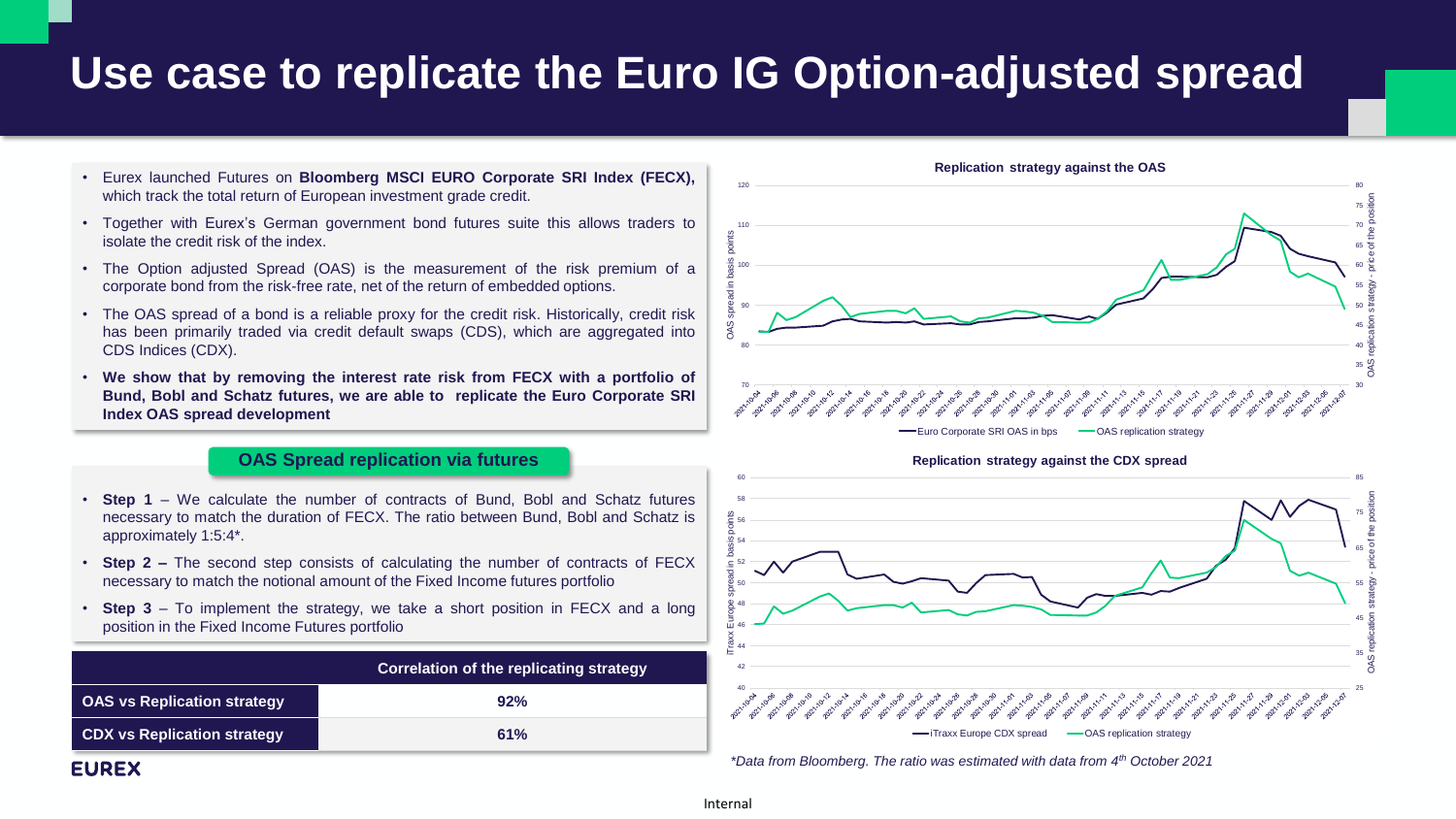## **Use case to replicate the Euro IG Option-adjusted spread**



### **1 2**

| <b>Products</b>                  | <b>Modified Duration (in years)</b> | <b>Settlement price</b> |
|----------------------------------|-------------------------------------|-------------------------|
| Euro Corporate SRI Index futures | 5.2                                 | 169.71                  |
| <b>Schatz futures</b>            | 1.99                                | 112.25                  |
| <b>Bobl futures</b>              | 6.36                                | 135.07                  |
| <b>Bund Futures</b>              | 14.81                               | 170.11                  |

To calculate the ratio of contracts needed to hedge the interest rates risk of FECX, we break down the index by maturity buckets



We hedge the duration of each maturity bucket with their closest fixed income futures.

*Example: hedging rates risk of the Maturity Bucket [3, 4) years.*

- Duration of the bucket: **3.36 years**
- Duration of Schatz futures: **1.99 years**
- Duration of Bobl futures: **6.36 years**

 $Weight_{Robl}$  = - $Duration_{index \, bucket} -ّ$  *Duration*<sub>Schatz</sub>  $Duration_{Robl} - Duration_{Schatz}$ 

To hedge rates risk of **Maturity Bucket [3, 4) years**  you need a portfolio of **Schatz (69%)** and **Bobl (31%)**

Repeating this exercise for all maturity buckets leads to a *Fixed Income Portfolio* made of **41% Schatz**, **50% Bobl** and **9% Bund futures** to hedge the rates risk of the Index

### **3 Match the notional exposure of the two legs of the strategy** We calculate the notional value of the *Fixed Income portfolio*. The notional value of a fixed income future is €100,000 multiplied by its price (which is expressed in % points) Fixed Income portfolio notional **2** x Bund + 10 x Bobl + 8 x Schatz  $\bullet$   $\in$  2,588,880 # contracts of FECX FECX Notional value of 1 contract Fixed Income portfolio **Notional** The Notional value of Euro Corporate SRI Index futures (FECX) is 1,000 x price. We now calculate the number of contracts of FECX to match the portfolio notional **Take opposite positions on the legs to implement the strategy**



**Buy the Fixed Income futures** portfolio and **sell the FECX** to **hedge the credit risk** of the Euro Investment grade market

**Sell the Fixed Income futures** portfolio and **Buy the FECX** to gain **long exposure on the risk premium** of the Euro Investment grade market

*Data from Bloomberg. Data from 4th October 2021*

Internal